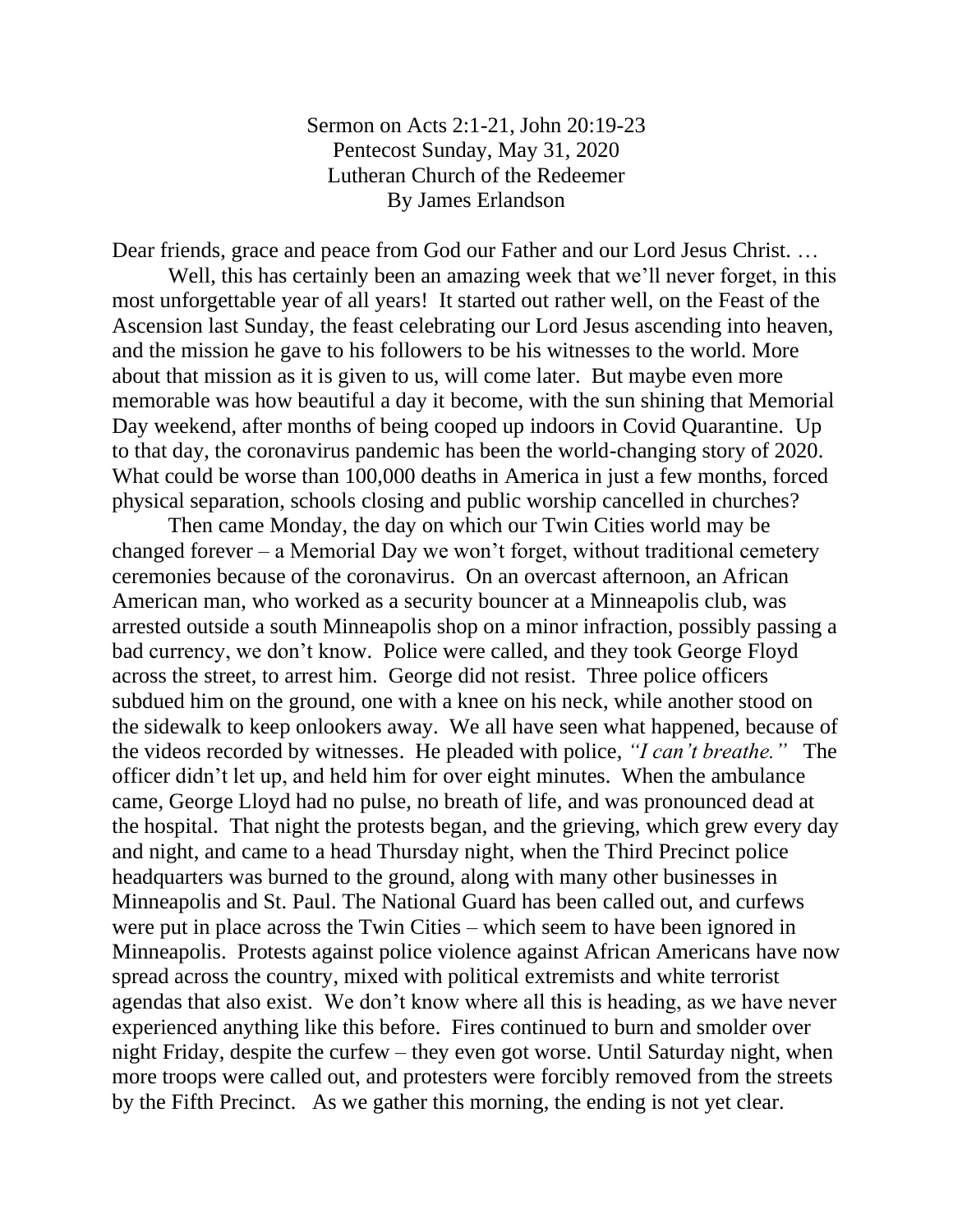So this is not a traditional Pentecost Sunday, celebrating baptism with processional banners and choirs singing praises. But some of the imagery of the day syncs quite closely to the first Pentecost in scripture. Like in the book of Acts, we have been sequestered in our homes, sheltered inside for two months, under curfew for two nights, just now able to come out into the street for Pentecost. But our fears are from the coronavirus, and the threat of racist extremists from out of state. But there is that other fear of racial prejudice, the threat of violence that has hung over the heads of people of color for generations, the daily oppression by police, and unequal access to education, housing, jobs or health care.

Today we read in scripture that traditional Pentecost imagery in the "rush of a violent wind" bringing the power of the Holy Spirit, like flames of fire on the disciples' heads. On our television screens (or in person), we have seen this week an apartment building burned down, many stores, and the Minneapolis police 3rd precinct destroyed, flames shooting into the night sky, and clouds of smoke and tear gas flying across 31st and Nicollet, or the Peace Bridge on Lake Street and Marshall . Fire and smoke. People's livelihoods going up in smoke, along with their dreams for the future. But still we hear Peter's sermon quote the prophet Joel how *"you sons and daughters shall prophesy and your young men shall see visions and your old men shall dream dreams."* Everyone has dreams for the future – but so often racism has quashed the dreams of young and old alike, like a knee on a man's neck. The anger and pain in the demonstrations following George Floyd's murder cried out in the lament of broken dreams, and lives senselessly cut short. So the prophet declared how God would show *"portents in the heaven above and sings on the earth below, blood, and fire, and smoky mist……sun to darkness and the moon to blood…before the coming of the Lord's great and glorious day…when everyone who calls on the Lord shall be saved."* Is that what it will take before the dream of equality – even survival - would be fulfilled?

So we find ourselves confused, because the issues are complicated, not clear cut. The murder of George Floyd was clear and caught on video, but the issues that have evolved are not. Because the protests that started over one black man's wrongful, tragic death morphed into racism in the Minneapolis police force, and demonstrators also included those who simply wanted to burn buildings, loot stores and cause social upheaval – most of them young, white men. We find ourselves living in the tension of two seemingly contradictory truths both being true at the same time. It's called a paradox. Lutherans call it *simil justus et pecator* (which means we humans are at the same time sinners and saints!). For there is righteous anger and pain of people too long oppressed, demeaned and ignored – so much that we cannot look away, we must listen and hear! – now bubbling over in grief and anger over the senseless murder of George Floyd, so much like the senseless murders of thousands of black and brown men over the years, which we never saw.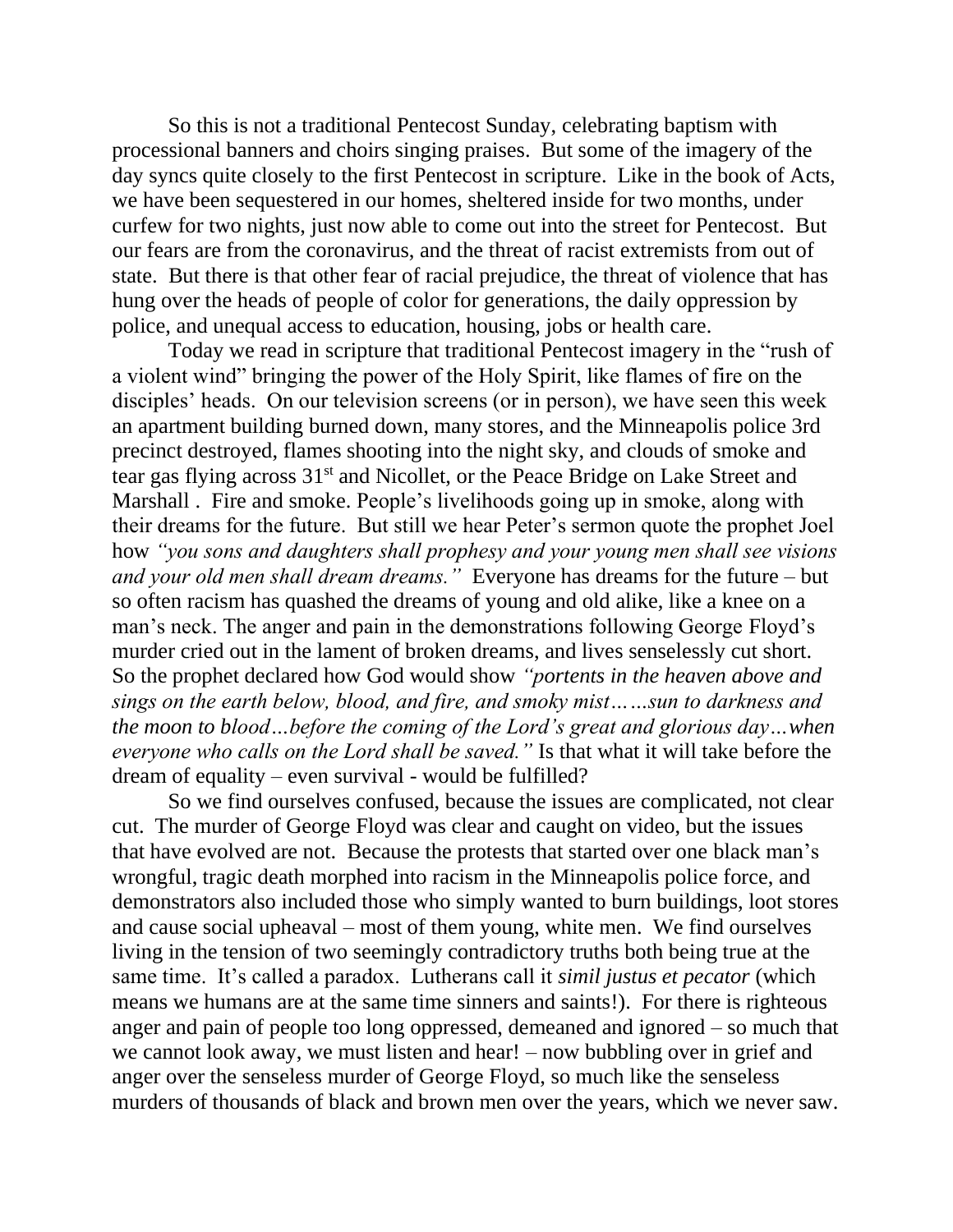But it is also true that there are evil, organized forces of white supremacy with their very different agendas in the same protests, using the righteous anger of others as a cover to sow destruction, chaos, burning and terror to suit their own purposes. Both exist here: righteous anger shouting against evil and racism, and evil being used to destroy and divert us from any resolution, to keep us from finding the justice that leads to healing and a new Beloved Community together! So once again the dream is in danger of being lost. But the evil is exposed.

So what shall we do about all of this? We are people of faith, who speak about love. We have to do something, brothers and sisters, because now that we have heard and seen the cost of racism for human beings, with our own eyes, our life as people of faith in this city can never be the same. Like the prophet cries out for *"peace, peace, when there is no peace!"* There can be no peace without justice. But how can we achieve justice, and so find that peace? What can we do?

First the violence has to stop. Next, we must see these things clearly, and realize the part we play because of our privilege to look away, how we have helped allow them to happen by our ignorance and inattention. We can no longer look away, or ignore the problem. Then we must repent – not just say a meaningless "I'm sorry", but say the words that we have ignored our brothers and sisters' pain – for 400 years since this nation began. With repentance comes the hard work of continued listening to those who continue to suffer, to examine and understand in a deeper way our complicity and how you and I benefit. Then there is more work to do in tearing down the systems of oppression, in our criminal justice system, in education, in our economic system that keeps so many from living the abundant life that God has promised, which are realized only by a few. This is the work of a generation – some of us have been seeking to make that change happen all our adult lives, with little success – but now the oppression could be at a breaking point, so there is a chance to change everything. If we work for it, keep at it, and if we get some breaks along the way. If we survive the COVID-19 pandemic, if we avoid this race war that some seem to want to desperately, and if enough leaders rise up from the ashes of these flames of passion with the vision to repair the breach and put new pieces of democracy together, for the common good (and not out of greed). I believe that they are already here – that is my hope.

 In the meantime, there is immediate work that all of us are called to do, to work for justice, offer compassion, and care for our neighbors – using the gifts that God has given you and me, through the Holy Spirit. Some of that work is already being done – most of us all stayed home last night, out of the way when curfew was called by our Governor. It started Thursday morning, when neighbors came outside to see the destruction caused by riots and looting in the Midway neighborhood, and started cleaning up. It continued with donations of food brought to Bethlehem on the Midway Lutheran and Hamline United Methodist